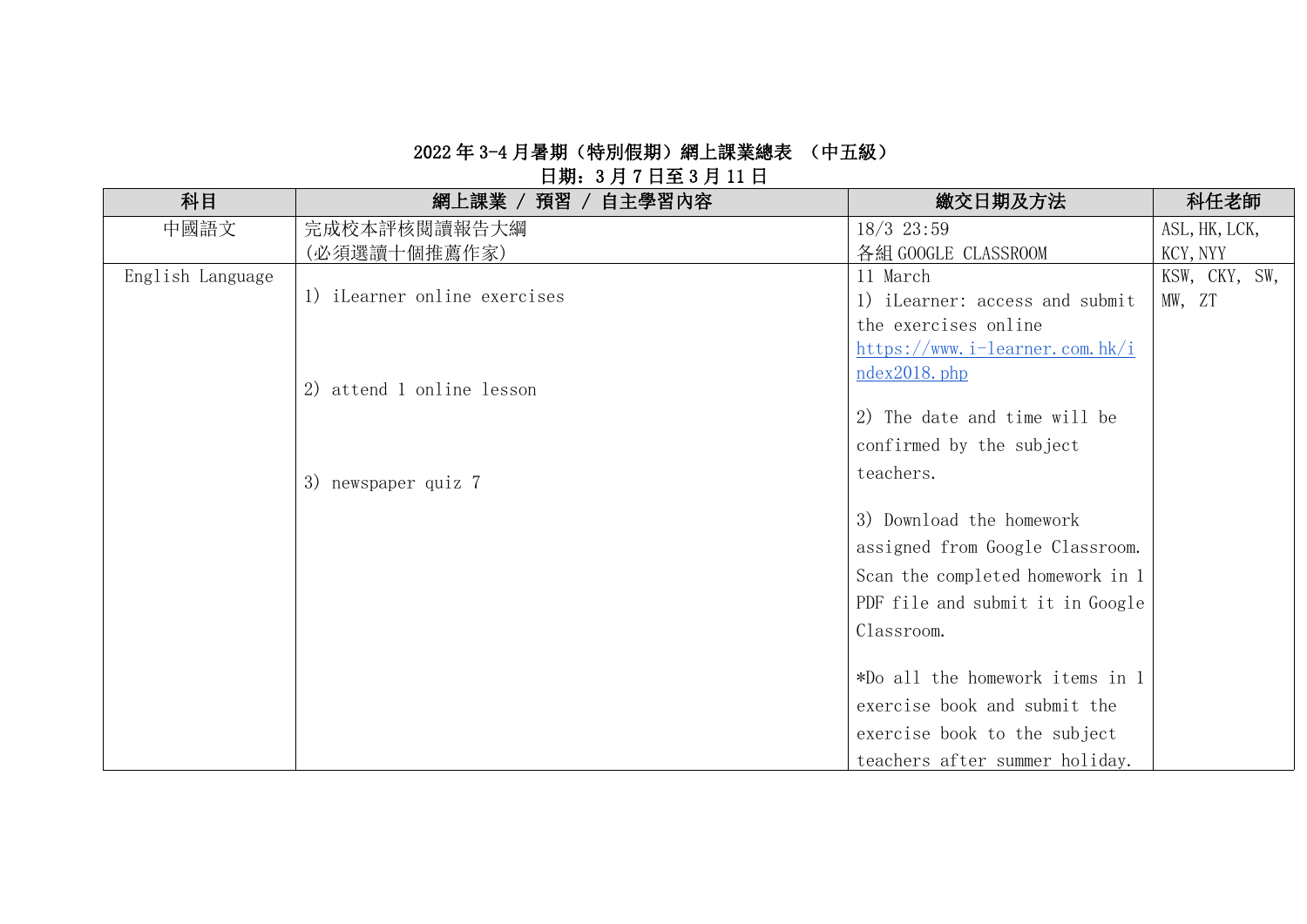| 數學            | 網上課業                                 | 12/3 前透過 Google Classroom 内 SH, SWC, RC, |              |
|---------------|--------------------------------------|------------------------------------------|--------------|
| (必修部分)        | 指數化簡、主項的轉換、因式分解                      | 發放題目的位置繳交                                | CC, MY       |
|               | 預習及自主學習影片                            | 於 7/3 - 11/3 觀看 Google                   |              |
|               | 圓的詞彙 (Vocabulary of Circle)          | Classroom 内發放的短片                         |              |
| 數學<br>(延伸單元二) | Limits and Derivatives               | $18/3$ (Google Classroom)                | <b>SH</b>    |
| 輔導組           | 正向練習 - 仁慈                            |                                          | WWY          |
|               | (心靈故事, 練習 - 三個祝福, 運動)                |                                          |              |
| 閱讀推廣組         | 主題: 繪本——小圖畫大世界                       | 閱讀圖書後回答 Google Form                      | CSY / Alison |
|               | 相關推介海報已於 23/2 上載至各班 Google Classroom | 截止提交日期: 22/4/2022                        |              |
|               |                                      |                                          |              |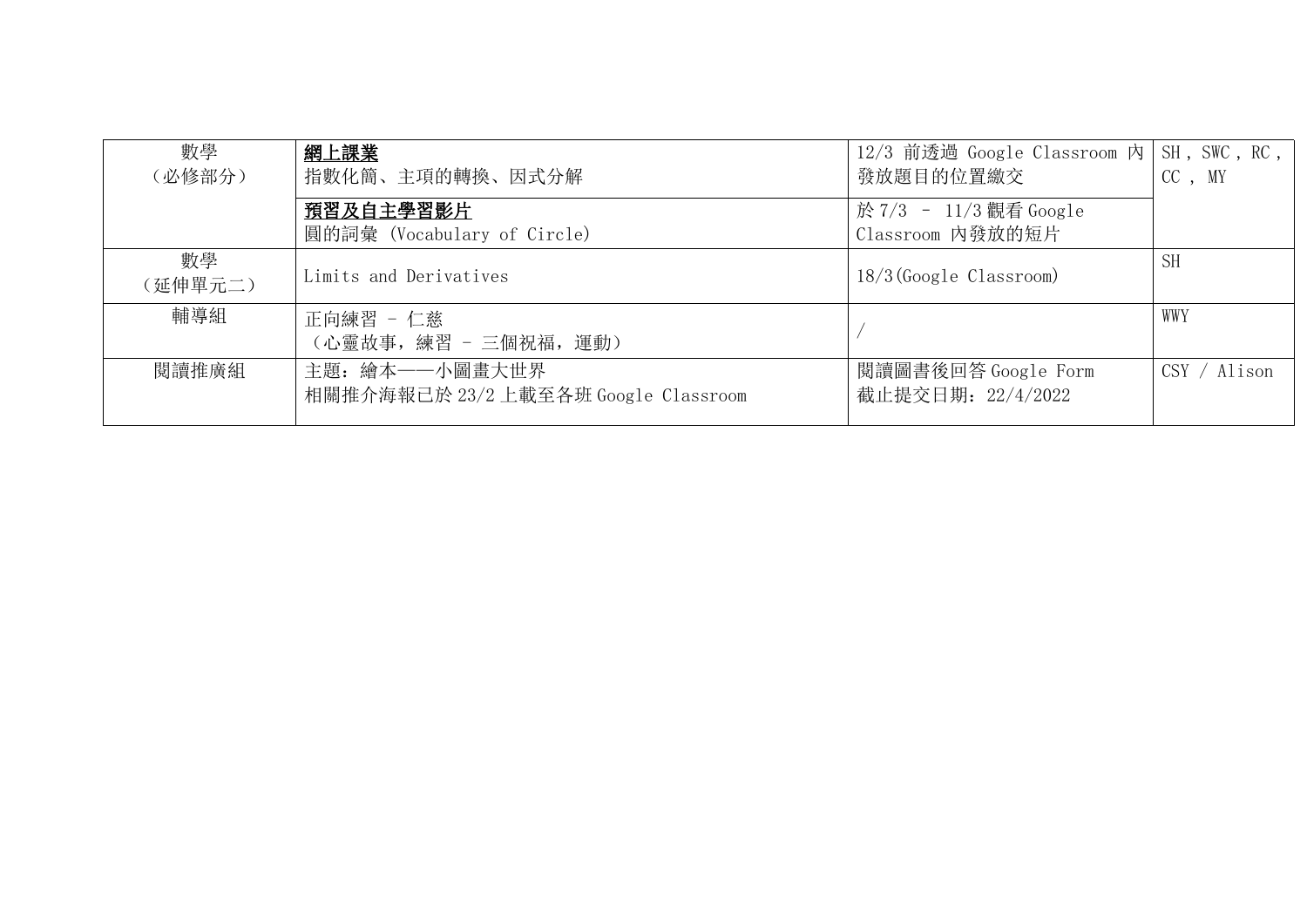# 日期:3 月 14 日至 3 月 18 日

| 科目               | 網上課業 / 預習 / 自主學習內容           | 繳交日期及方法                                   | 科任老師         |
|------------------|------------------------------|-------------------------------------------|--------------|
| 中國語文             | 完成校本評核閱讀報告大綱                 | $18/3$ 23:59                              | ASL, HK, LCK |
|                  | (必須選讀十個推薦作家)                 | 各組 GOOGLE CLASSROOM                       | KCY, NYY     |
| English Language |                              |                                           | KSW, CKY,    |
|                  | 1) iLearner online exercises | 18 March                                  | SW,          |
|                  |                              | 1) iLearner: access and submit the        | MW, ZT       |
|                  |                              | exercises online                          |              |
|                  | 2) attend 1 online lesson    |                                           |              |
|                  |                              | https://www.i-learner.com.hk/index2018    |              |
|                  |                              | $\cdot$ php                               |              |
|                  |                              | 2) The date and time will be confirmed by |              |
|                  | 3) 1 writing exercise        | the subject teachers.                     |              |
|                  |                              |                                           |              |
|                  |                              | 3) Download the homework assigned from    |              |
|                  |                              | Google Classroom. Scan the completed      |              |
|                  |                              | homework in 1 PDF file and submit it in   |              |
|                  |                              | Google Classroom.                         |              |
|                  |                              |                                           |              |
|                  |                              | *Do all the homework items in 1 exercise  |              |
|                  |                              | book and submit the exercise book to the  |              |
|                  |                              | subject teachers after summer holiday.    |              |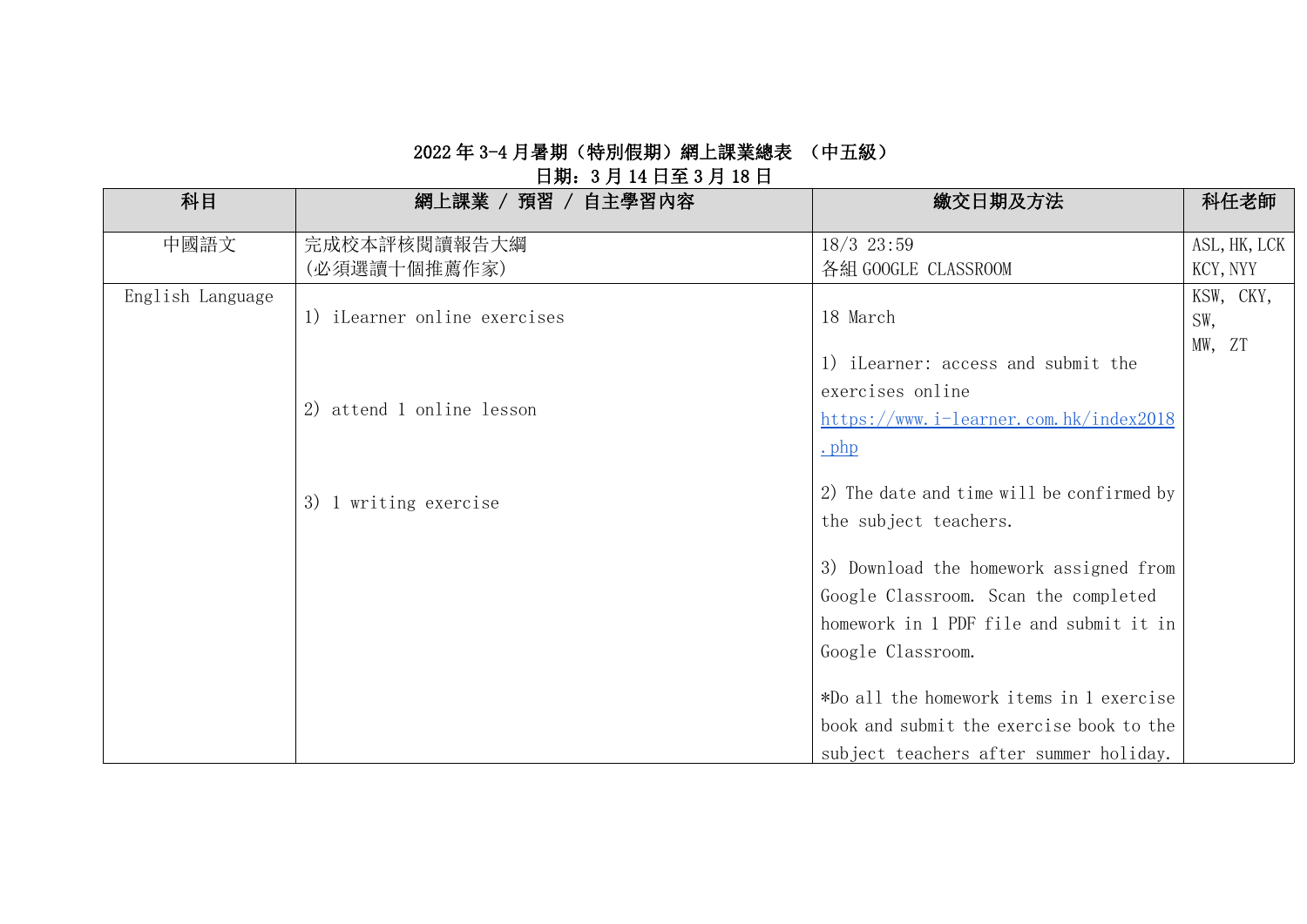| 數學<br>(必修部分) | 網上課業<br>方程式、百分數、幾何圖形<br>預習及自主學習影片                                  | 19/3 前透過 Google Classroom 内發放題<br>目的位置繳交<br>於 14/3 - 18/3 觀看 Google Classroom 內 | SH, SWC,<br>RC, CC, MY |
|--------------|--------------------------------------------------------------------|---------------------------------------------------------------------------------|------------------------|
|              | 圓心角兩倍於圓周角 (Angle at Centre Twice Angle at                          | 發放的短片                                                                           |                        |
| 公民與社會發展科     | 共通能力工作紙1 提問用語                                                      | 發放日期: 3月14日<br>繳交日期: 3月18日前<br>繳交方法: Google Classroom                           | <b>SH</b>              |
| 輔導組          | 正向練習 - 自我約束<br>(心靈故事, 練習 - 細味, 運動)                                 |                                                                                 | WWY                    |
| 閱讀推廣組        | 主題: Sherlock Holmes Series<br>相關推介海報將於 14/3 上載至各班 Google Classroom | 閲讀圖書後回答 Google Form<br>截止提交日期: 22/4/2022                                        | $CSY$ /<br>Alison      |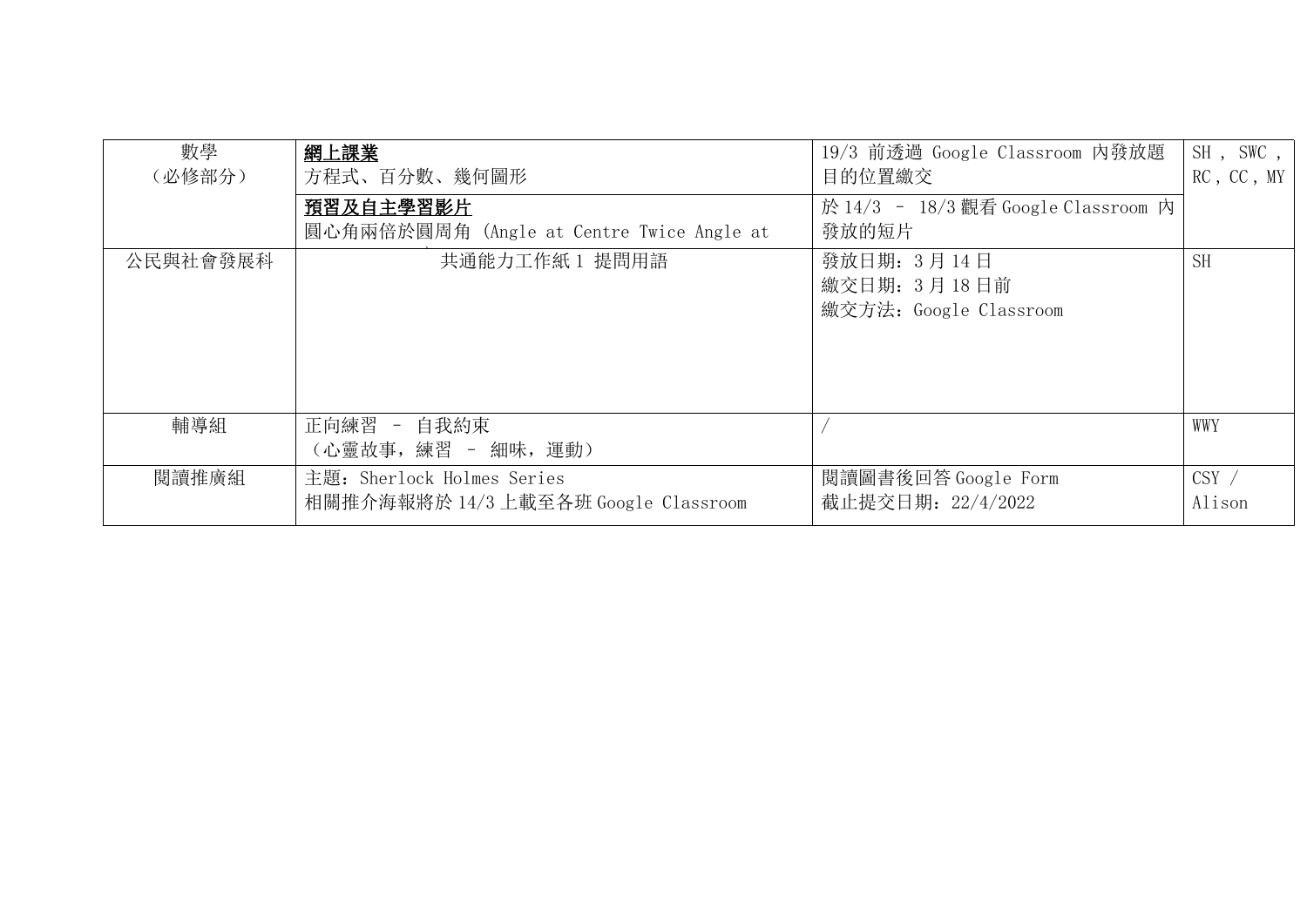## 日期:3 月 21 日至 3 月 25 日

| 科目               | 網上課業 / 預習 / 自主學習內容             | 繳交日期及方法                                  | 科任老師         |
|------------------|--------------------------------|------------------------------------------|--------------|
| 中國語文             | 完成一份文憑試卷一(按班本進度)               | $25/3$ $23:59$                           | ASL, HK, LCK |
|                  | 預習範文 / 完成範文習作(按班本進度)           | 各組 GOOGLE CLASSROOM                      | KCY, NYY     |
| English Language |                                | 25 March                                 | KSW, CKY,    |
|                  | 1) iLearner online exercises   | 1) iLearner: access and submit the       | SW,          |
|                  |                                | exercises online                         | MW, ZT       |
|                  |                                | $https://www.i-learner.com.hk/index20$   |              |
|                  | 2) attend 1 online lesson      | $18.$ php                                |              |
|                  |                                | 2) The date and time will be confirmed   |              |
|                  |                                | by the subject teachers.                 |              |
|                  |                                | 3) Download the homework assigned from   |              |
|                  | 3) newspaper quiz 8            | Google Classroom. Scan the completed     |              |
|                  |                                | homework in 1 PDF file and submit it in  |              |
|                  |                                | Google Classroom.                        |              |
|                  |                                | *Do all the homework items in 1 exercise |              |
|                  |                                | book and submit the exercise book to the |              |
|                  |                                | subject teachers after summer holiday.   |              |
| 數學               | 網上課業                           | 26/3 前透過 Google Classroom 内發放題           | SH, SWC,     |
| (必修部分)           | 表面面積及體積、因式定理、分式                | 目的位置繳交                                   | RC, CC, MY   |
|                  | 預習及自主學習影片                      | 於 21/3 - 25/3 觀看 Google Classroom        |              |
|                  | 半圓上的圓周角 (Angle in Semi-circle) | 内發放的短片                                   |              |
|                  |                                |                                          |              |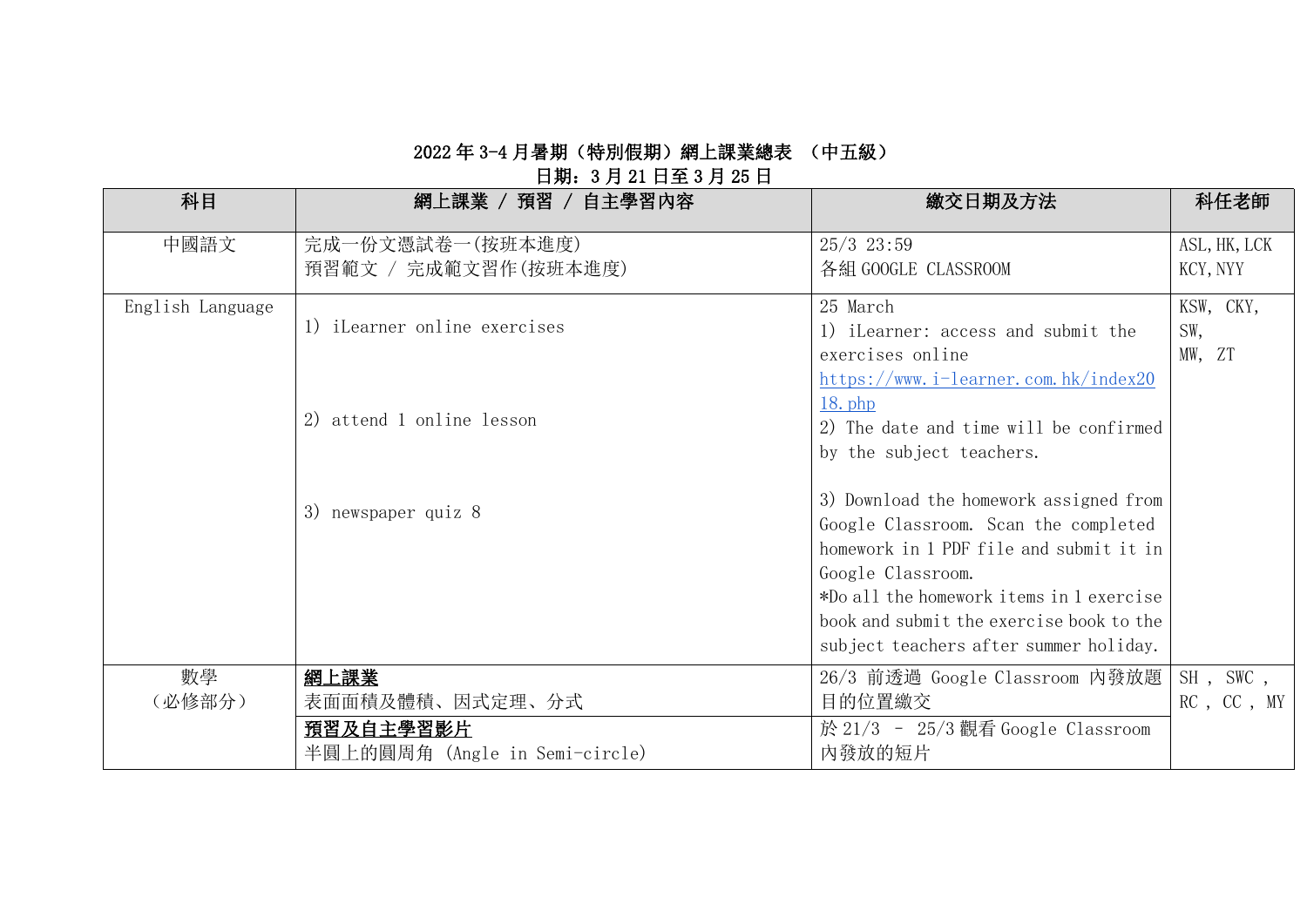| 數學科<br>(延伸單元二) | Tangent                                                            | $1/4$ (Google Classroom)                 | <b>SH</b>                    |
|----------------|--------------------------------------------------------------------|------------------------------------------|------------------------------|
| 輔導組            | 正向練習 - 熱情和幹勁<br>(心靈故事, 練習 - 訂立目標和計劃, 運動)                           |                                          | WWY                          |
| 閱讀推廣組          | 主題: Sherlock Holmes Series<br>相關推介海報將於 14/3 上載至各班 Google Classroom | 閲讀圖書後回答 Google Form<br>截止提交日期: 22/4/2022 | $\text{CSV} / \text{Alison}$ |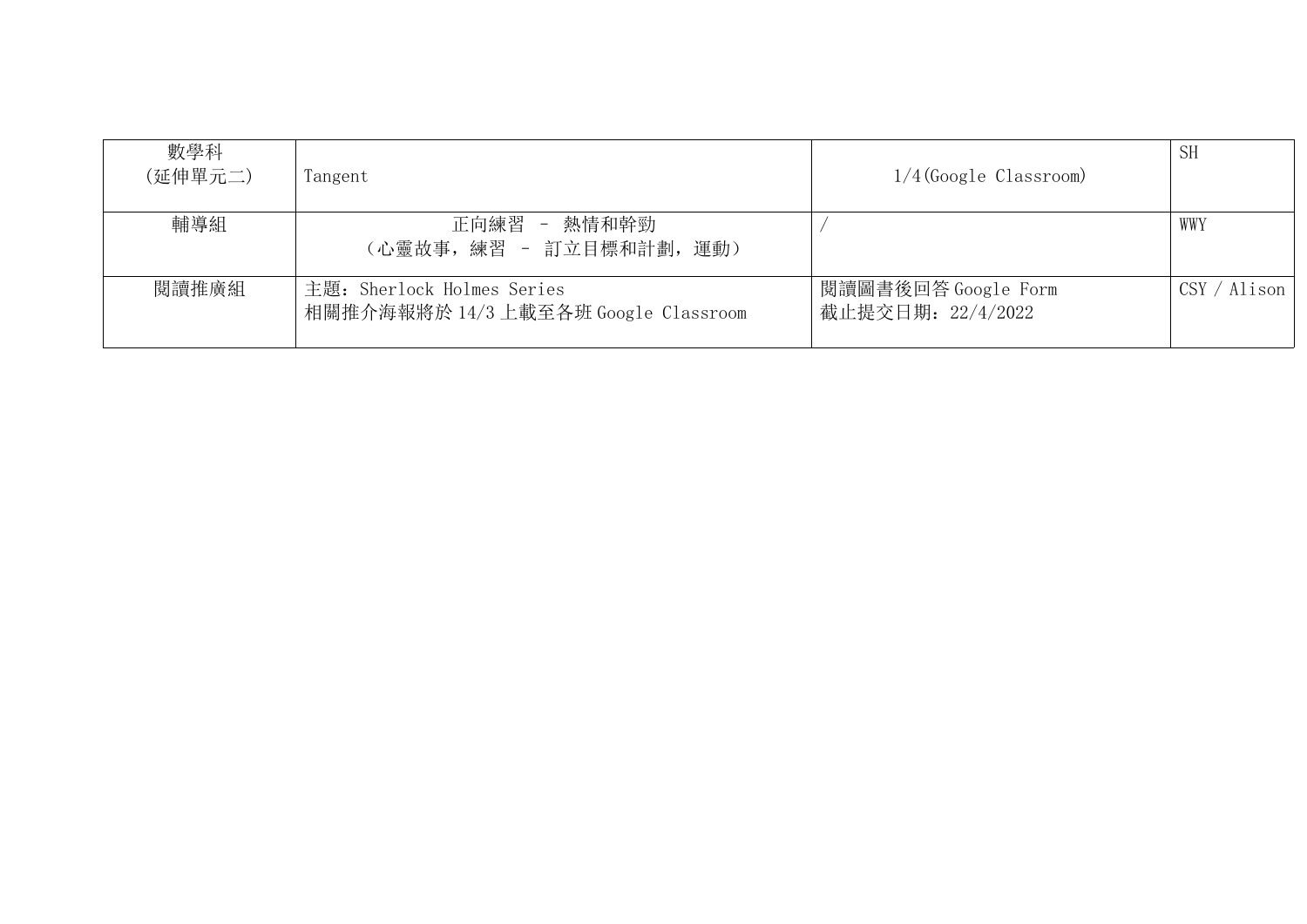## 日期:3 月 28 日至 4 月 1 日

| 科目               | 網上課業 / 預習 / 自主學習內容                              | 繳交日期及方法                                              | 科任老師          |
|------------------|-------------------------------------------------|------------------------------------------------------|---------------|
| 中國語文             | 溫習<br>《勸學》<br>《論仁論孝論君<br>《師說》<br>《魚我所欲也》        |                                                      | ASL, HK, LCK  |
|                  | 子》<br>自習 香港教育大學「香港高中中國語文. 指定文言經                 |                                                      | KCY, NYY      |
|                  | 典動畫教材套                                          |                                                      |               |
|                  | https://www.youtube.com/playlist?list=PLjqcU2AA |                                                      |               |
| English Language |                                                 | 1 April                                              | KSW, CKY,     |
|                  | 1) iLearner online exercises                    |                                                      | SW,<br>MW, ZT |
|                  |                                                 | 1) iLearner: access and submit the exercises         |               |
|                  |                                                 | online<br>https://www.i-learner.com.hk/index2018.php |               |
|                  | 2) attend 1 online lesson                       |                                                      |               |
|                  |                                                 | 2) The date and time will be confirmed by the        |               |
|                  |                                                 | subject teachers.                                    |               |
|                  | 3) 1 listening exercise                         | 3) Download the homework assigned from Google        |               |
|                  |                                                 | Classroom. Scan the completed homework in 1          |               |
|                  |                                                 | PDF file and submit it in Google Classroom.          |               |
|                  |                                                 | *Do all the homework items in 1 exercise book        |               |
|                  |                                                 | and submit the exercise book to the subject          |               |
|                  |                                                 | teachers after summer holiday.                       |               |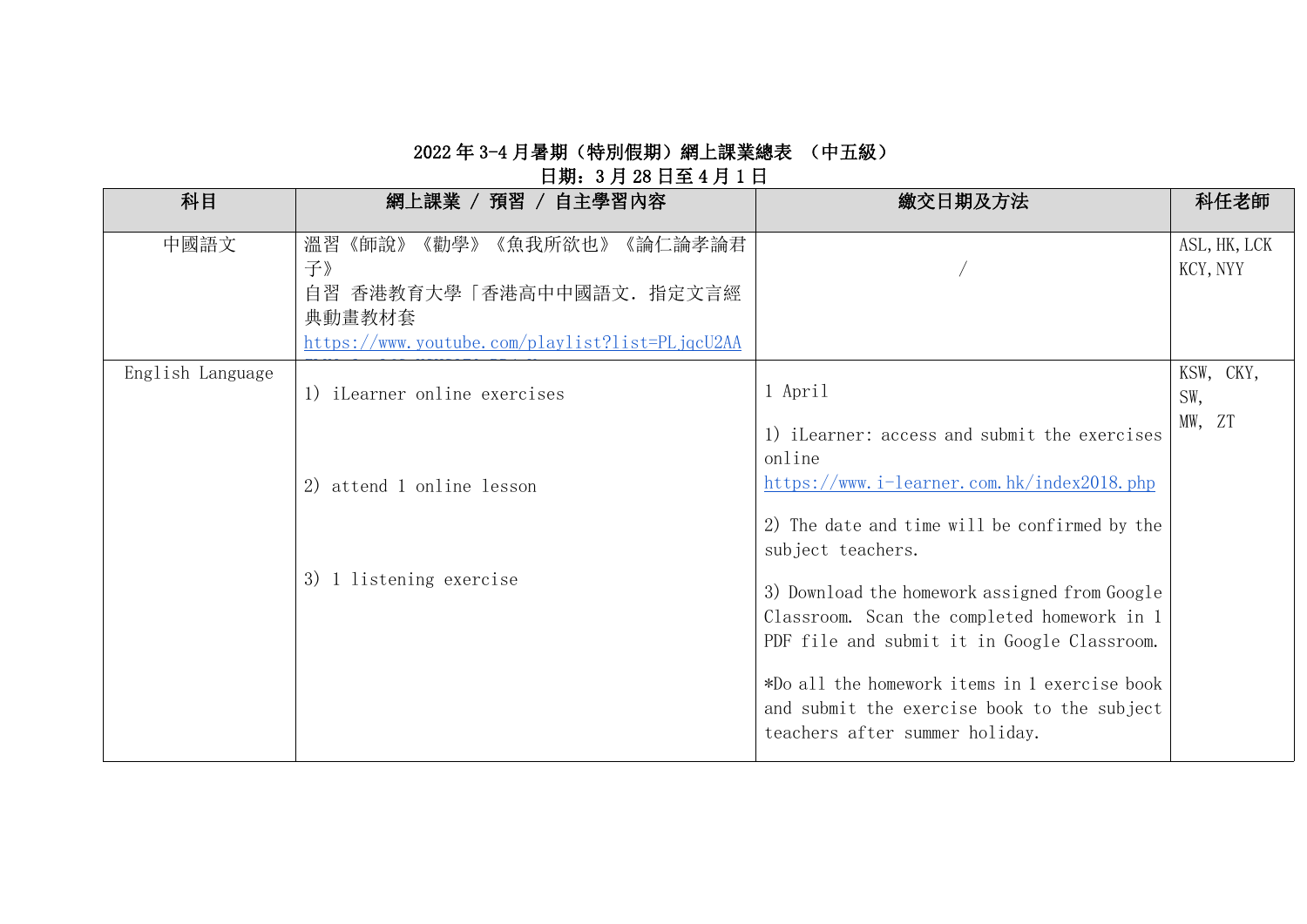| 數學<br>(必修部分) | 網上課業<br>指數化簡、因式分解、變分<br><u>預習及自主學習影片</u><br>同弓形内的圓周角 (Angles in the Same Segment) | 2/4 前透過 Google Classroom 内發放題目的位<br>置繳交<br>於 28/3 - 1/4 觀看 Google Classroom 内發放的<br>短片 | SH, SWC,<br>RC, CC, MY |
|--------------|-----------------------------------------------------------------------------------|----------------------------------------------------------------------------------------|------------------------|
| 公民與社會發展科     | 共通能力工作紙2 駁論                                                                       | 發放日期: 3月28日<br>繳交日期: 4月1日前<br>繳交方法: Google Classroom                                   | AY                     |
| 輔導組          | 正向練習 - 社交智慧<br>(心靈故事, 練習 - 發掘品格強項, 運動)                                            |                                                                                        | WWY                    |
| 閱讀推廣組        | 主題: 推理懸疑小說<br>相關推介短片將於 28/3 上載至各班 Google Classroom                                | 閱讀圖書後回答 Google Form<br>截止提交日期: 22/4/2022                                               | CSY / Alison           |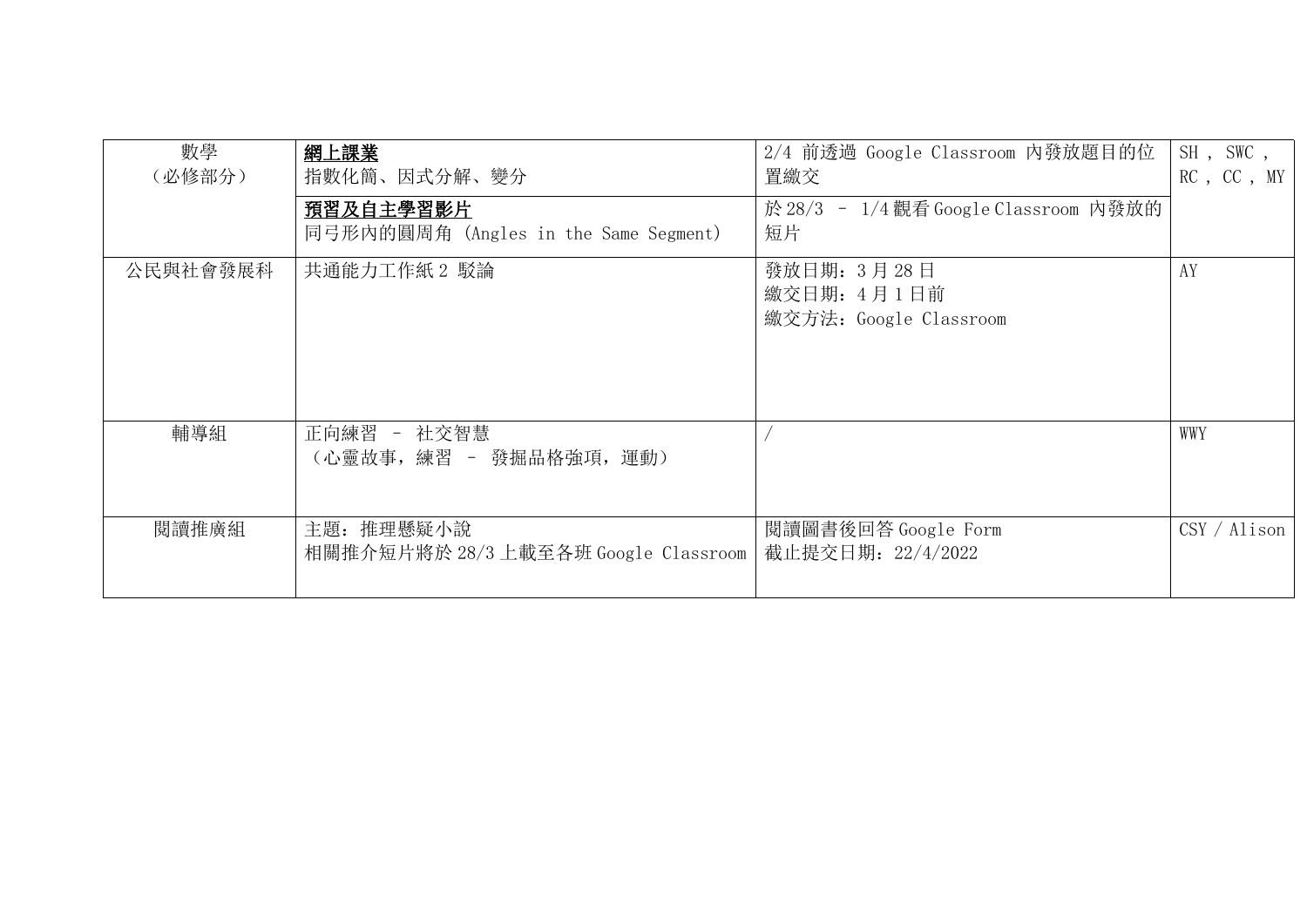## 日期:4 月 4 日至 4 月 8 日

| 科目               | 網上課業 / 預習 / 自主學習內容                                                                                                                                         | 繳交日期及方法                                                                                                                                        | 科任老師                       |
|------------------|------------------------------------------------------------------------------------------------------------------------------------------------------------|------------------------------------------------------------------------------------------------------------------------------------------------|----------------------------|
| 中國語文             | 溫習《廉頗藺相如列傳》《岳陽樓記》<br>《青玉案》<br>《登樓》<br>自習 香港教育大學「香港高中中國語文. 指定文言經典動畫<br>教材套」<br>https://www.youtube.com/playlist?list=PLjqcU2AAZLX0u2<br>zc9fGaXSHS3T0oBR4nU |                                                                                                                                                | ASL, HK, LCK<br>KCY, NYY   |
| English Language | 1) iLearner online exercises                                                                                                                               | 8 April<br>1) iLearner: access and submit the<br>exercises online                                                                              | KSW, CKY,<br>SW,<br>MW, ZT |
|                  | 2) attend 1 online lesson                                                                                                                                  | https://www.i-learner.com.hk/index2018<br>$.$ php<br>2) The date and time will be confirmed by<br>the subject teachers.                        |                            |
|                  | 1 reading exercise<br>3)                                                                                                                                   | 3) Download the homework assigned from<br>Google Classroom. Scan the completed<br>homework in 1 PDF file and submit it in<br>Google Classroom. |                            |
|                  |                                                                                                                                                            | *Do all the homework items in 1 exercise<br>book and submit the exercise book to the<br>subject teachers after summer holiday.                 |                            |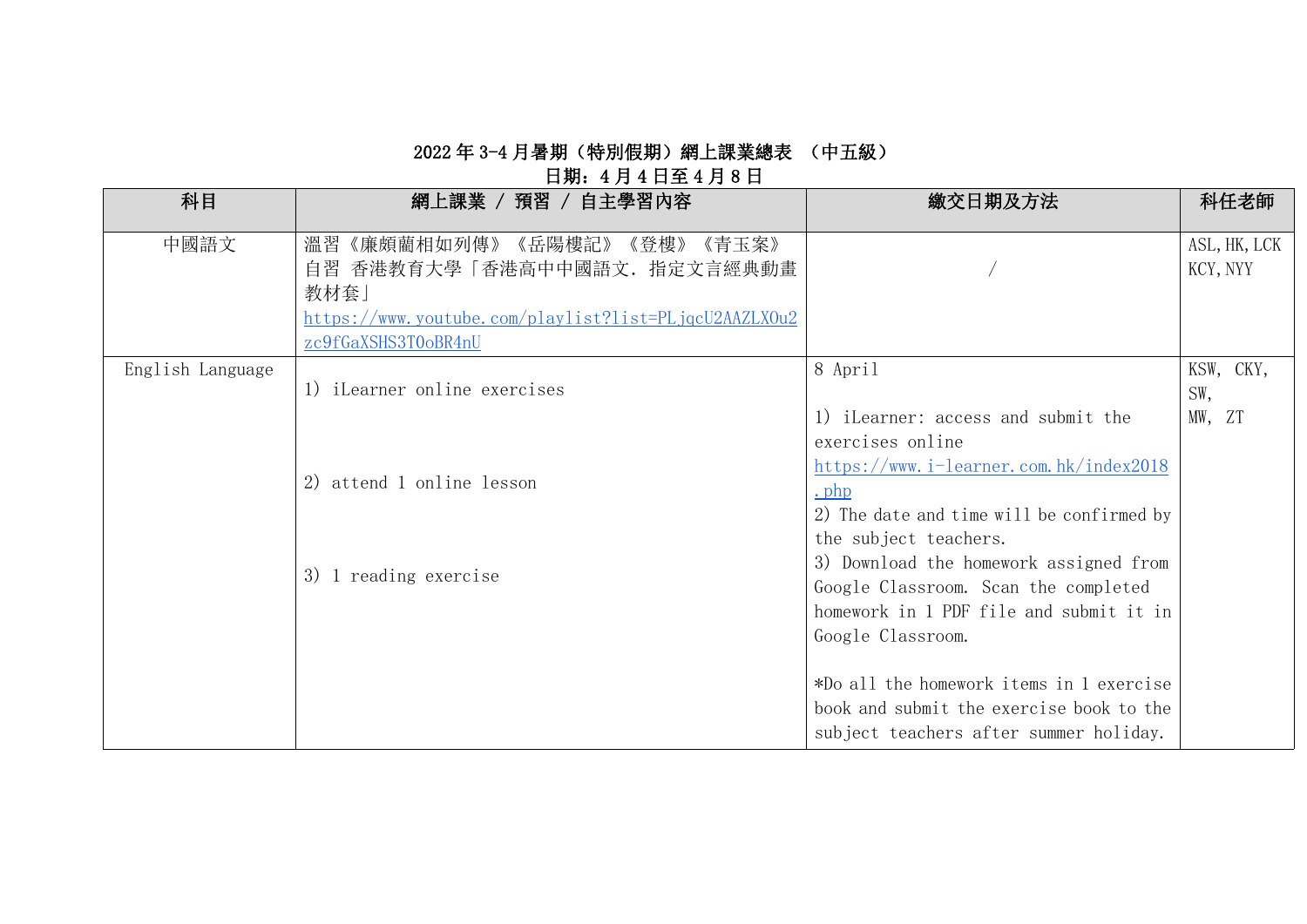| 數學<br>(必修部分)   | 網上課業<br>主項的轉換、表面面積及體積、變分                           | 9/4 前透過 Google Classroom 内發放題目<br>的位置繳交    | $SH$ , SWC,<br>RC, CC, MY |
|----------------|----------------------------------------------------|--------------------------------------------|---------------------------|
|                | 預習及自主學習影片<br>圓內接四邊形對角 (Opposite Angle of Cyclic    | 於 4/4 - 8/4 觀看 Google Classroom 內發<br>放的短片 |                           |
| 數學科<br>(延伸單元二) | Curve Sketching                                    | $15/4$ (Google Classroom)                  | <b>SH</b>                 |
| 輔導組            | 正向練習 - 好奇心<br>(心靈故事, 練習 - 想像自己, 運動)                |                                            | WWY                       |
| 閱讀推廣組          | 主題: 推理懸疑小說<br>相關推介短片將於 28/3 上載至各班 Google Classroom | 閱讀圖書後回答 Google Form<br>截止提交日期: 22/4/2022   | CSY /<br>Alison           |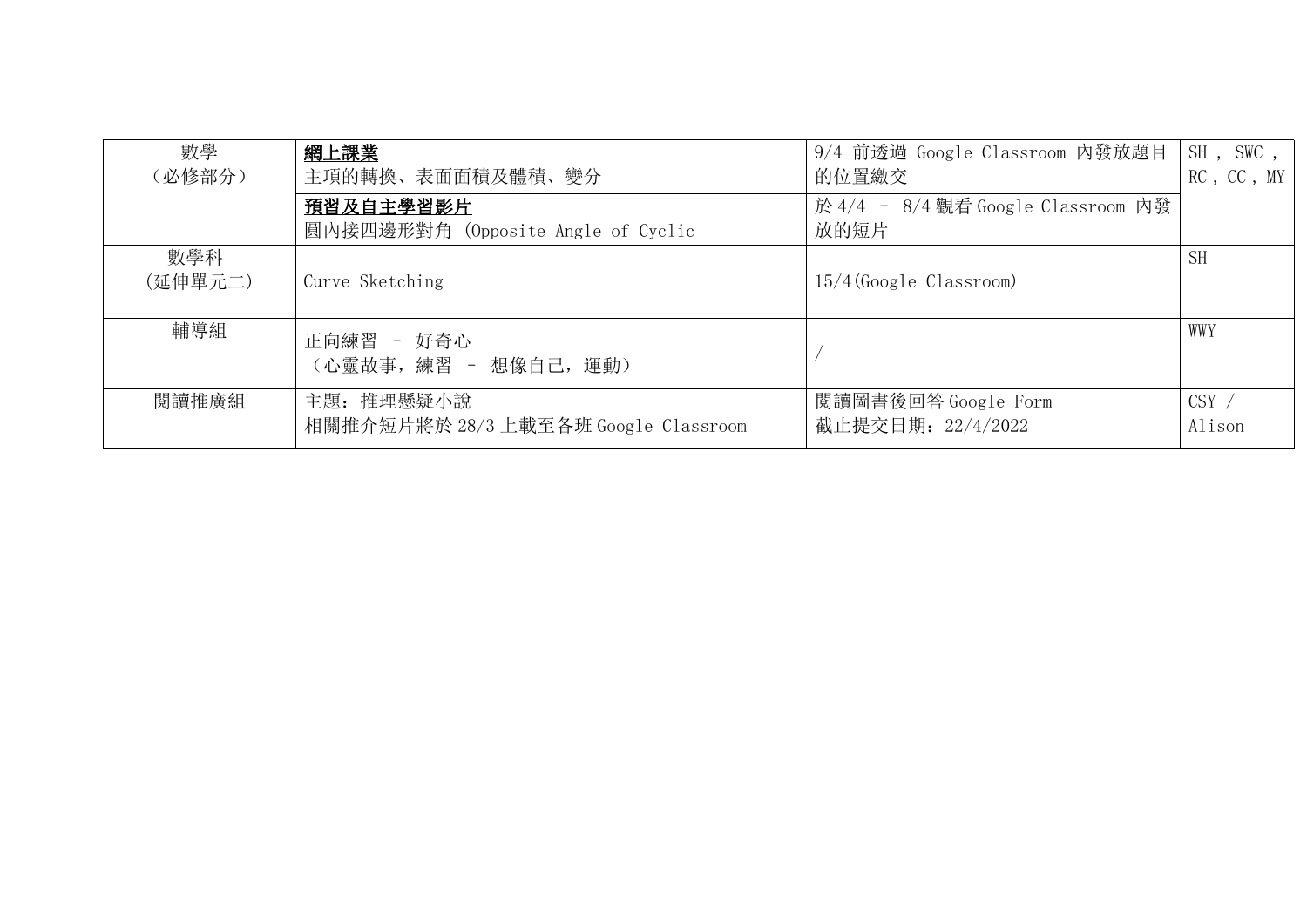## 日期:4 月 11 日至 4 月 15 日

| 科目               | 網上課業 / 預習 / 自主學習內容                                                                                                                               | 繳交日期及方法                                                                                                                  | 科任老師                       |
|------------------|--------------------------------------------------------------------------------------------------------------------------------------------------|--------------------------------------------------------------------------------------------------------------------------|----------------------------|
| 中國語文             | 《聲聲慢》《山居秋暝》<br>溫習《六國論》<br>香港教育大學「香港高中中國語文.指定文言經典動畫教材<br>自習<br>套.<br>https://www.youtube.com/playlist?list=PLjqcU2AAZLX0u2zc9f<br>GaXSHS3T0oBR4nU |                                                                                                                          | ASL, HK, LCK<br>KCY, NYY   |
| English Language | 1) iLearner online exercises                                                                                                                     | 15 April<br>1) iLearner: access and submit the<br>exercises online<br>$https://www.i-learner.com.hk/index$               | KSW, CKY,<br>SW,<br>MW, ZT |
|                  | 2) attend 1 online lesson                                                                                                                        | $ex2018.$ php<br>2) The date and time will be<br>confirmed by the subject teachers.<br>3) Download the homework assigned |                            |
|                  | 3) 1 listening exercise                                                                                                                          | from Google Classroom. Scan the<br>completed homework in 1 PDF file<br>and submit it in Google Classroom.                |                            |
|                  |                                                                                                                                                  | *Do all the homework items in 1<br>exercise book and submit the                                                          |                            |
|                  |                                                                                                                                                  | exercise book to the subject<br>teachers after summer holiday.                                                           |                            |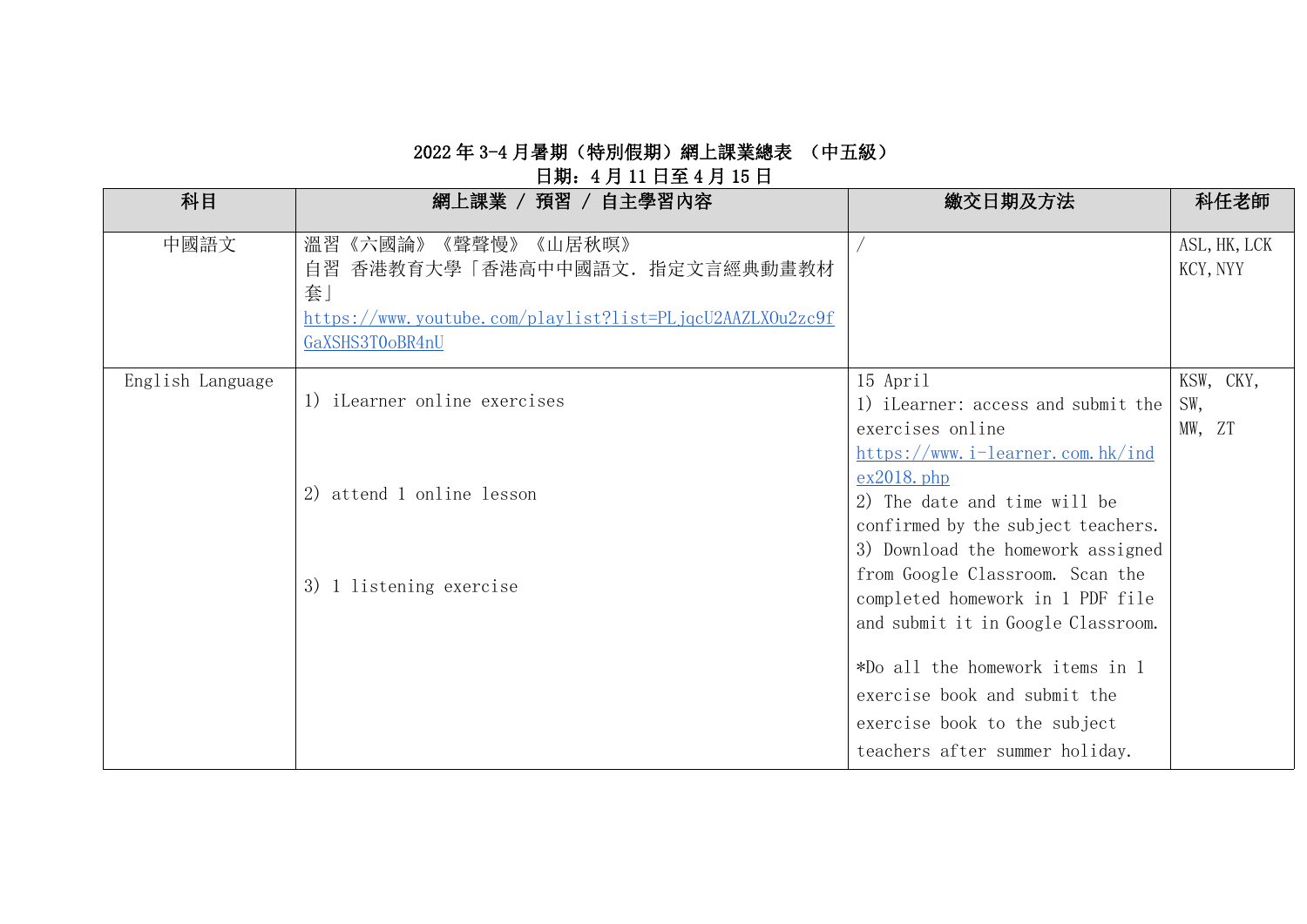| 數學<br>(必修部分) | 網上課業<br>百分數、幾何圖形、不等式                                              | 16/4 前透過 Google Classroom 内發<br>放題目的位置繳交              | SH, SWC,<br>RC, CC, MY       |
|--------------|-------------------------------------------------------------------|-------------------------------------------------------|------------------------------|
|              | 預習及自主學習影片<br>等弧、等弦與等角 (Equal Arcs, Equal Chords and Equal Angles) | 於 11/4 - 15/4 觀看 Google<br>Classroom 内發放的短片           |                              |
| 公民與社會發展科     | 2021-22 慶祝香港特別行政區回歸 25 週年中文寫作比賽                                   | 發放日期: 4月11日<br>繳交日期: 4月15日前<br>繳交方法: Google Classroom | AY                           |
| 輔導組          | 正向練習 - 意義追尋<br>(心靈故事, 練習 - 撰寫信件, 運動)                              |                                                       | WWY                          |
| 閱讀推廣組        | 主題: 周遊列國<br>相關推介海報將於 11/4 上載至各班 Google Classroom                  | 閲讀圖書後回答 Google Form<br>截止提交日期: 22/4/2022              | $\text{CSV} / \text{Alison}$ |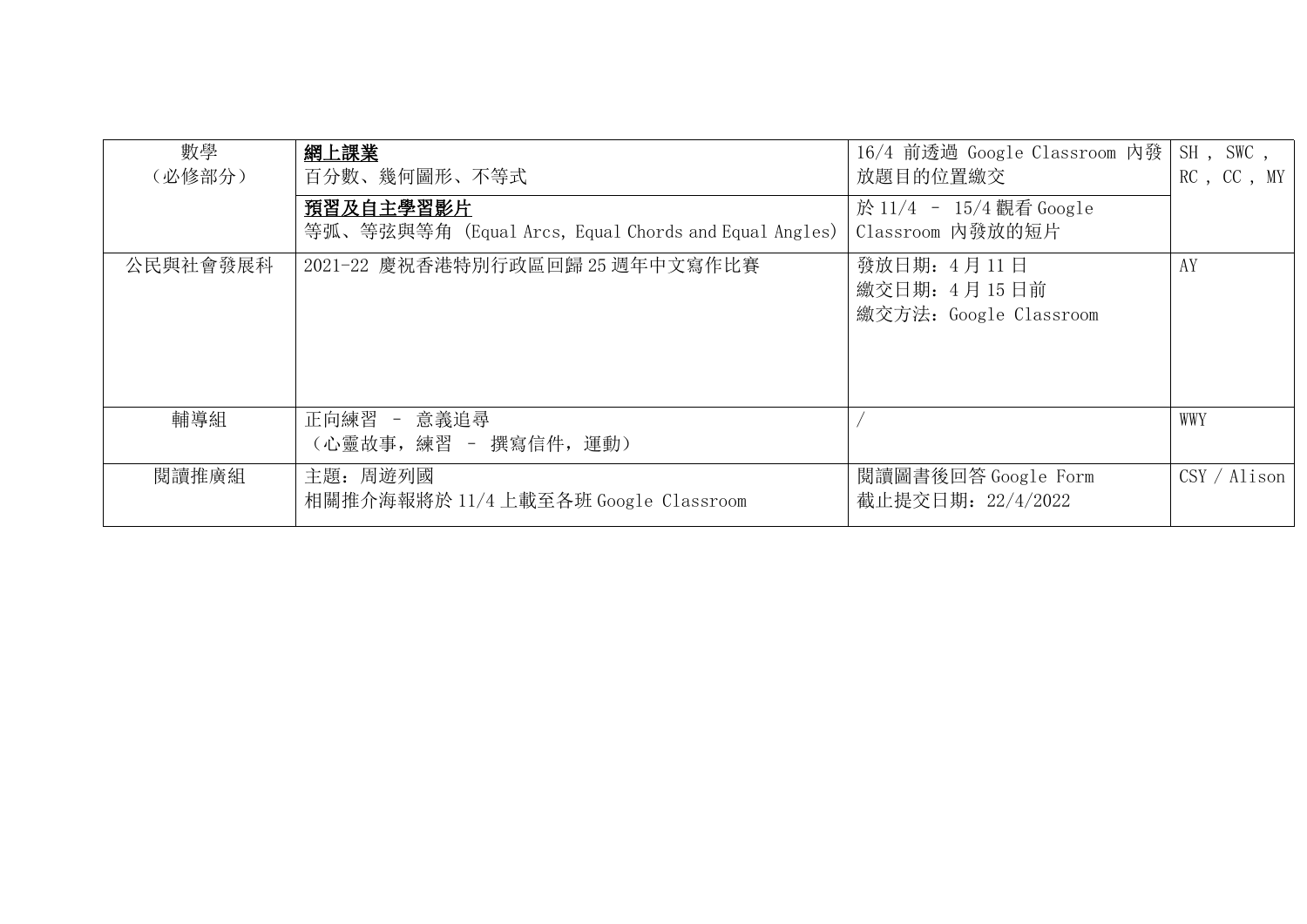#### 2022 年 3-4 月暑期(特別假期)網上課業總表 (中五級) 日期:4 月 18 日至 4 月 22 日

| 科目               | 網上課業 / 預習 / 自主學習內容                                        | 繳交日期及方法                            | 科任老師         |
|------------------|-----------------------------------------------------------|------------------------------------|--------------|
| 中國語文             | 《月下獨酌》<br>《始得西山宴遊記》<br>《念奴嬌》<br>溫習<br>《逍遙遊》               |                                    | ASL, HK, LCK |
|                  | 香港教育大學「香港高中中國語文. 指定文言經典動畫教材<br>自習                         |                                    | KCY, NYY     |
|                  | 套」                                                        |                                    |              |
|                  | https://www.youtube.com/playlist?list=PLjqcU2AAZLX0u2zc9f |                                    |              |
|                  | GaXSHS3T0oBR4nU                                           |                                    |              |
| English Language |                                                           | 20 April                           | KSW, CKY,    |
|                  | 1) iLearner online exercises                              | 1) iLearner: access and submit the | SW,          |
|                  |                                                           | exercises online                   | MW, ZT       |
|                  |                                                           | https://www.i-learner.com.hk/ind   |              |
|                  |                                                           | $ex2018.$ php                      |              |
|                  | 2) attend 1 online lesson                                 | 2) The date and time will be       |              |
|                  |                                                           | confirmed by the subject teachers. |              |
|                  |                                                           | 3) Download the homework assigned  |              |
|                  | 3) 1 speaking exercise                                    | from Google Classroom. Scan the    |              |
|                  |                                                           | completed homework in 1 PDF file   |              |
|                  |                                                           | and submit it in Google Classroom. |              |
|                  |                                                           | *Do all the homework items in 1    |              |
|                  |                                                           | exercise book and submit the       |              |
|                  |                                                           | exercise book to the subject       |              |
|                  |                                                           | teachers after summer holiday.     |              |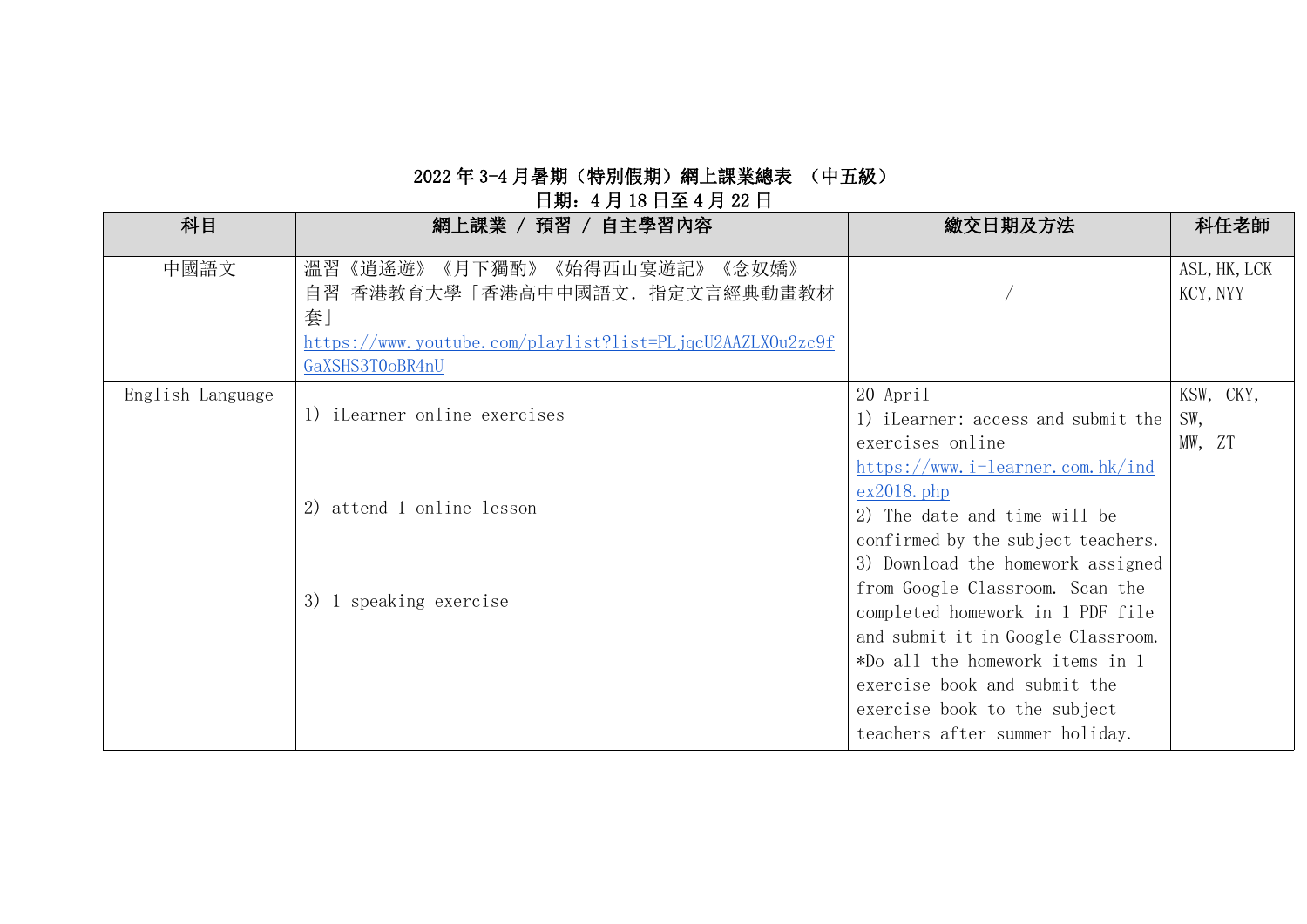| 數學<br>(必修部分)   | 網上課業<br>方程式、餘式定理及因式定理、不等式                          | 23/4 前透過 Google Classroom 内發  <br>放題目的位置繳交  | SH, SWC,<br>RC, CC, MY |
|----------------|----------------------------------------------------|---------------------------------------------|------------------------|
|                | 預習及自主學習影片<br>弧長與角成比例 (Arcs Proportional to Angles) | 於 18/4 - 22/4 觀看 Google<br>Classroom 内發放的短片 |                        |
|                |                                                    |                                             |                        |
| 數學科<br>(延伸單元二) | Optimization                                       | $29/4$ (Google Classroom)                   | <b>SH</b>              |
| 閱讀推廣組          | 主題: 周遊列國<br>相關推介海報將於 11/4 上載至各班 Google Classroom   | 閲讀圖書後回答 Google Form<br>截止提交日期: 22/4/2022    | CSY / Alison           |